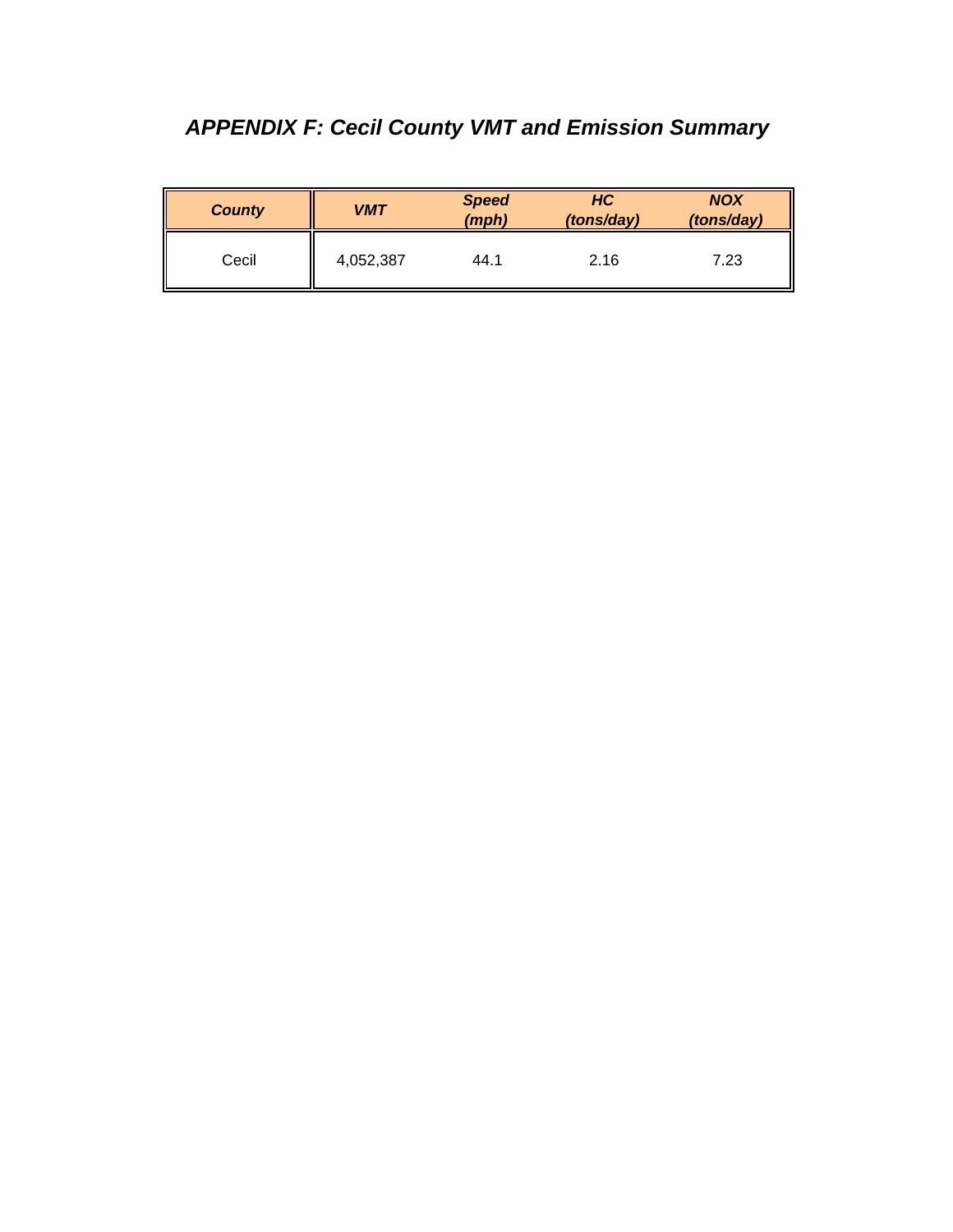| <b>Functional Class</b> | <b>VMT</b> | <b>Speed</b><br>(mph) | HC<br>(tons/day) | <b>NOX</b><br>(tons/day) |
|-------------------------|------------|-----------------------|------------------|--------------------------|
| 1) Interstate           | 1,130,744  | 65.9                  | 0.53             | 3.4                      |
| 2) Principal Arter      | 183.531    | 44.7                  | 0.09             | 0.28                     |
| 6) Minor Arterial       | 799,714    | 49                    | 0.4              | 1.04                     |
| 7) Major Collector      | 190,103    | 40.4                  | 0.1              | 0.18                     |
| 8) Minor Collector      | 199,910    | 39.3                  | 0.1              | 0.19                     |
| 9) Local                | 334,069    | 30.6                  | 0.27             | 0.35                     |
| 11) Interstate          | 324,986    | 58.7                  | 0.15             |                          |
| 12) Expressway          | 41,822     | 49                    | 0.02             | 0.04                     |
| 14) Principal Arter     | 554,076    | 32.8                  | 0.31             | 0.49                     |
| 16) Minor Arterial      | 117,363    | 31.7                  | 0.07             | 0.11                     |
| 17) Collector           | 87,996     | 28.2                  | 0.05             | 0.07                     |
| 19) Local               | 88,073     | 25.5                  | 0.07             | 0.09                     |
| <b>Area Total</b>       | 4,052,387  | 44.1                  | 2.16             | 7.23                     |

## *Cecil County VMT and Emission Summary By Functional Class*